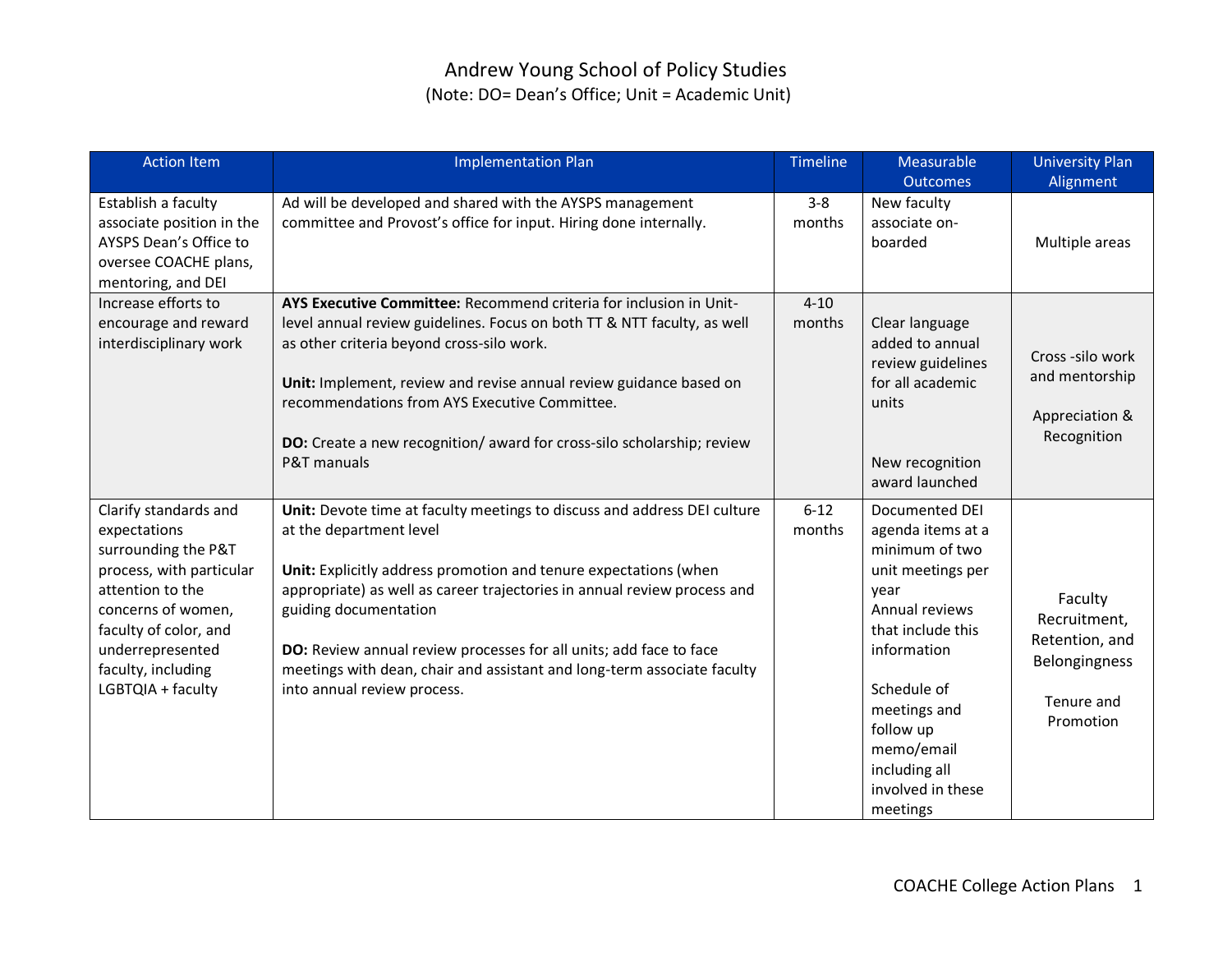## Andrew Young School of Policy Studies (Note: DO= Dean's Office; Unit = Academic Unit)

| <b>Action Item</b>       | <b>Implementation Plan</b>                                                  | <b>Timeline</b> | Measurable       | <b>University Plan</b>           |
|--------------------------|-----------------------------------------------------------------------------|-----------------|------------------|----------------------------------|
|                          |                                                                             |                 | <b>Outcomes</b>  | Alignment                        |
| Improve departmental     | <b>DO:</b> Work with the office of the Provost to implement the University- | $5 - 12$        | AYSPS mentorship |                                  |
| and college culture      | level mentoring plan in AYSPS                                               | months          | plan developed   |                                  |
| supporting promotion to  |                                                                             |                 |                  | Mentorship                       |
| full professor and full  | Unit: Prepare/revise/update mentoring plans based on guidance from          |                 |                  |                                  |
| clinical professor       | the University and Dean's office                                            |                 |                  | Tenure and                       |
|                          |                                                                             |                 |                  | Promotion                        |
|                          | DO: Organize panel (in the Fall 2021 semester) focused on promotion         |                 | Panel held       |                                  |
|                          | from Associate to Full Professor.                                           |                 |                  |                                  |
| Support                  | DO: Provide funding for 1-2 underrepresented faculty per academic unit      | $2 - 8$         | 10 faculty       |                                  |
| underrepresented         | for summer grant writing workshop (e.g. USF online 8-week summer            | months          | sponsored;       |                                  |
| faculty in grantsmanship | workshop                                                                    |                 | feedback from    | Support for<br>research/creative |
| and gaining recognition  | https://grant.catalog.instructure.com/browse/all/grants/courses/grants-     |                 | participants     | work                             |
| for scholarly            | 060221)                                                                     |                 | analyzed         |                                  |
| contributions            |                                                                             |                 |                  |                                  |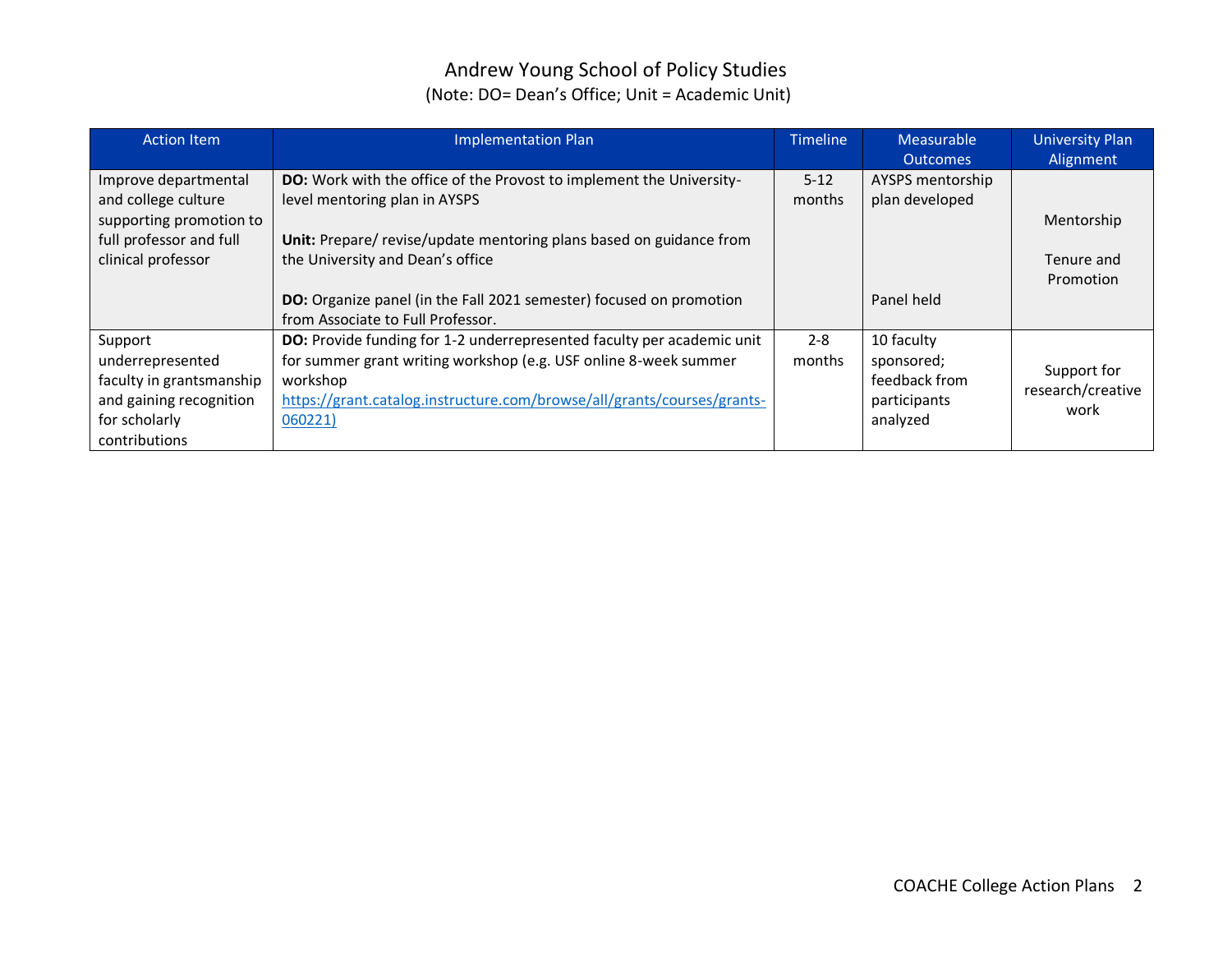



## **COACHE Data Analysis and Action Plan: Andrew Young School of Policy Studies**

During Spring 2020, GSU solicited responses to the Collaboration Academic Careers in Higher Education (COACHE) Faculty Job Satisfaction Survey. Each college was charged with analyzing the data for strengths and weaknesses and developing an action plan. The response rate for the Andrew Young School (AYS) was 56%.

The AYS Faculty Affairs Committee reviewed the data, covering these survey categories:

- Nature of Work
- Resources and Support
- Cross-Silo Work and Mentorship
- Tenure and Promotion
- Institutional Leadership
- Shared Governance
- Appreciation and Recognition
- Retention and Negotiation

### **Analysis**

To assess strengths and areas of possible concern, the committee identified questions in which AYS received high and low scores both relative to the university (questions on which the AYS average was significantly different than the GSU average) and absolutely (questions on which the AYS average was 3.0 or below). The committee examined overall average scores as well as scores disaggregated by faculty subgroups.

Additionally, the committee hosted virtual Town Hall meetings for all AYS faculty on January 15 and February 24, 2021. Feedback and suggestions were solicited from faculty during both sessions and incorporated into the AYS action plan.

### **Results**

### **Strengths**

AYS scored significantly higher on average than GSU as a whole in several areas:

- **Dean**: pace of decision-making, communication of priorities, stated priorities, ensuring faculty input, recognition
- **Resources**: office and equipment, support for travel to present research, support for securing graduate student assistance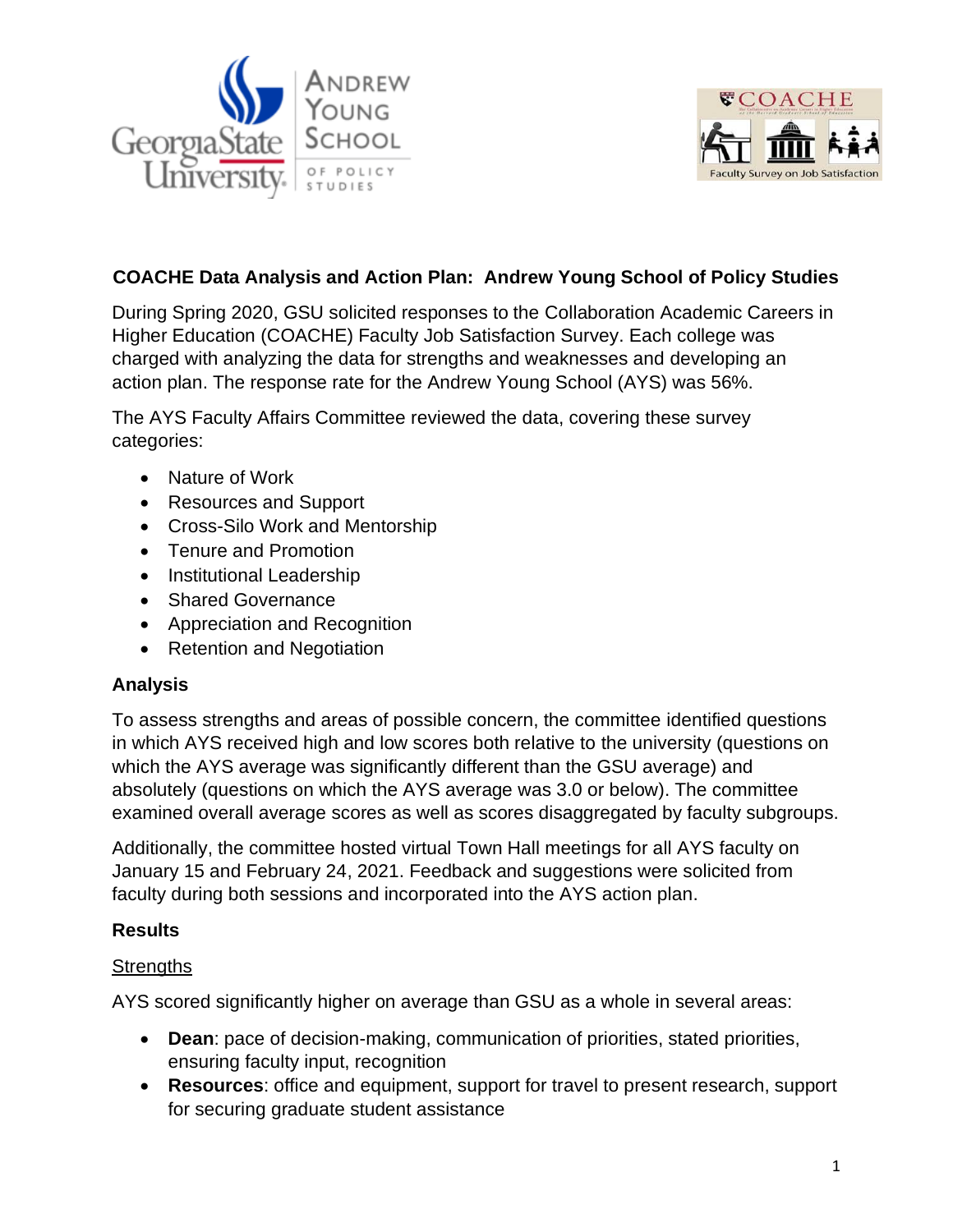



- **Promotion and tenure**: clarity of process, clarity of body of work
- **Retention and negotiation**: department successful at faculty retention, department and institution as places to work

#### Areas of concern

Average scores or all AYS faculty were significantly below GSU\* and/or below an absolute average score of 3.0 in several areas:

|                                                                                                                                                                                                                    | <b>AYS</b>                           | GSU                      |
|--------------------------------------------------------------------------------------------------------------------------------------------------------------------------------------------------------------------|--------------------------------------|--------------------------|
| Institutional Leadership                                                                                                                                                                                           |                                      |                          |
| Chair: support adapting to change                                                                                                                                                                                  | $1.8*$                               | 3.3                      |
| Cross-silo work                                                                                                                                                                                                    |                                      |                          |
| Interdisciplinary work is rewarded in promotion<br>$\bullet$<br>Interdisciplinary work is rewarded in merit<br>$\bullet$<br>Budgets encourage interdisciplinary work<br>$\bullet$                                  | 2.9<br>2.9<br>2.9                    | 2.4<br>2.4<br>2.5        |
| Tenure and promotion                                                                                                                                                                                               |                                      |                          |
| Clarity of whether I will achieve tenure<br>$\bullet$<br>Clarity of expectations: Broader community<br>$\bullet$<br>Clarity of whether I will be promoted<br>$\bullet$<br>Clarity of tenure standards<br>$\bullet$ | $3.0*$<br>$2.4*$<br>$2.8*$<br>$3.0*$ | 3.6<br>2.7<br>3.1<br>3.4 |
| Retention and negotiation                                                                                                                                                                                          |                                      |                          |
| Outside offers NOT necessary in negotiations<br>$\bullet$                                                                                                                                                          | 1.9                                  | 2.0                      |
| AYS subgroup averages were below university averages and/or 3.0 or below in several<br>additional areas.                                                                                                           |                                      |                          |
| <b>Associate Professors</b>                                                                                                                                                                                        |                                      |                          |
| Promotion and Tenure: All below GSU average                                                                                                                                                                        | <b>AYS</b>                           | GSU                      |
| Clarity of promotion standards<br>$\bullet$<br>Dept. culture encourages promotion<br>$\bullet$<br>Clarity of promotion criteria<br>$\bullet$<br>Clarity of whether I will be promoted<br>$\bullet$                 | 2.7<br>2.7<br>3.0<br>2.8             | 3.3<br>3.4<br>3.7<br>3.1 |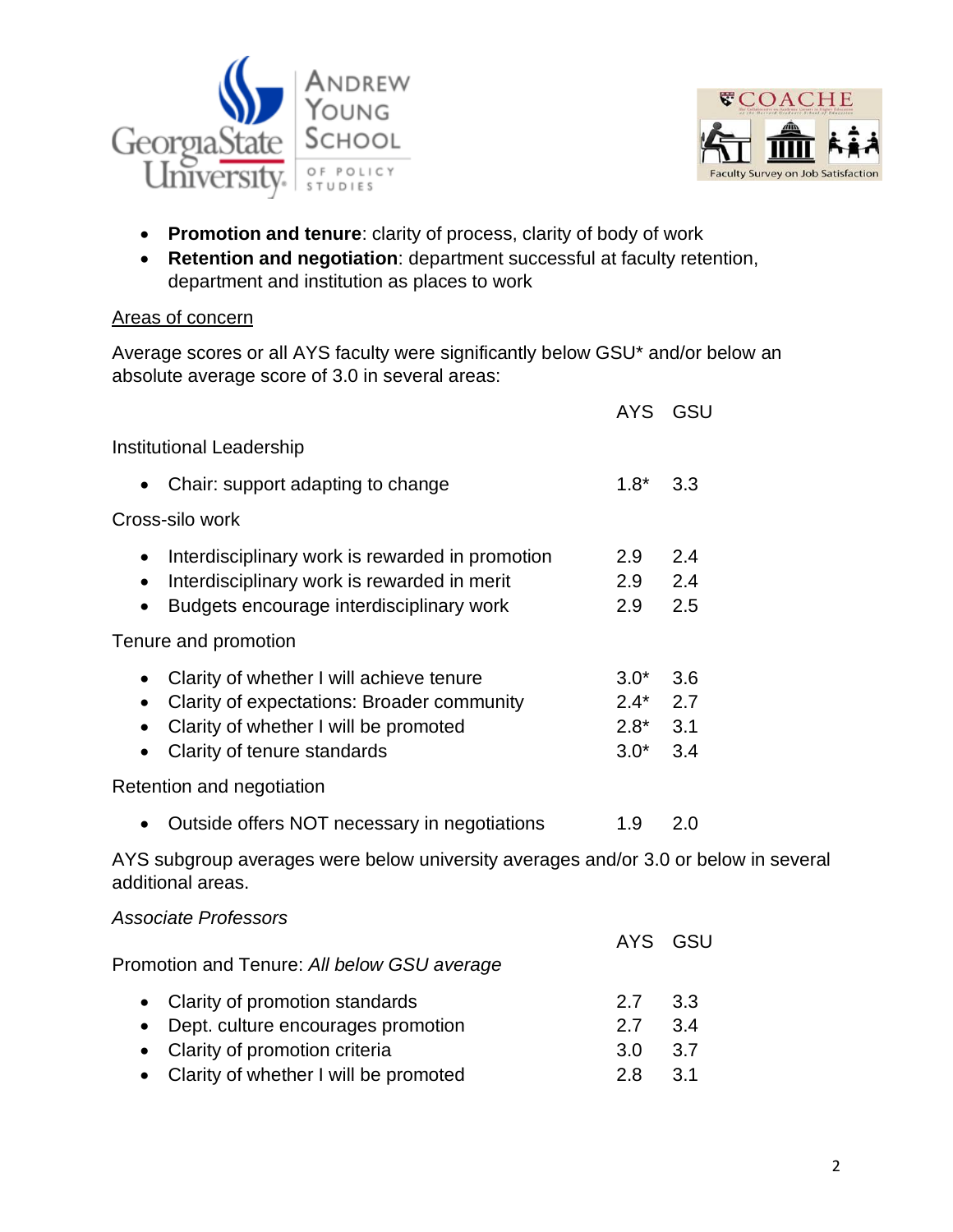



| Mentoring                           |                                                                                                                    |                   |                   |                   |            |
|-------------------------------------|--------------------------------------------------------------------------------------------------------------------|-------------------|-------------------|-------------------|------------|
|                                     | Mentoring of associate professors                                                                                  | 1.8               | 2.2               |                   |            |
|                                     | Underrepresented Faculty (URF) and Faculty of Color (FOC)                                                          | <b>AYS</b>        |                   | <b>GSU URF</b>    | <b>FOC</b> |
|                                     | Nature of work                                                                                                     |                   |                   |                   |            |
| $\bullet$                           | Number of students in classes taught<br>Support for obtaining grants (pre-award)                                   | 3.8<br>2.9        | 3.6<br>3.0        | 3.1<br>2.3        | 3.0<br>2.6 |
|                                     | <b>Resources and Support</b>                                                                                       |                   |                   |                   |            |
|                                     | Computing and technical support                                                                                    | 3.6               | 3.5               | 3.2               | 3.0        |
|                                     | The Department                                                                                                     |                   |                   |                   |            |
|                                     | Colleagues committed to diversity/inclusion                                                                        | 4.0               | 4.0               | 3.4               | 3.3        |
|                                     | Appreciation and Recognition                                                                                       |                   |                   |                   |            |
|                                     | Recognition: For scholarship<br>Recognition: From colleagues                                                       | 3.2<br>3.7        | 3.5<br>3.5        | 2.8<br>3.1        | 2.7<br>3.1 |
| Women                               |                                                                                                                    |                   |                   |                   |            |
|                                     | <b>Tenure and Promotion</b>                                                                                        | <b>AYS</b>        |                   | GSU Women         |            |
| $\bullet$<br>$\bullet$<br>$\bullet$ | Clarity of promotion standards<br>Clarity of body of evidence for promotion<br>Clarity of time frame for promotion | 3.7<br>4.0<br>3.8 | 3.4<br>3.7<br>3.7 | 2.9<br>3.3<br>3.1 |            |
|                                     | <b>Resources and Support</b>                                                                                       |                   |                   |                   |            |
| $\bullet$<br>$\bullet$              | Childcare<br>Salary<br>Eldercare                                                                                   | 3.0<br>3.2<br>2.7 | 3.1<br>2.5<br>2.3 | 2.9<br>2.8<br>2.4 |            |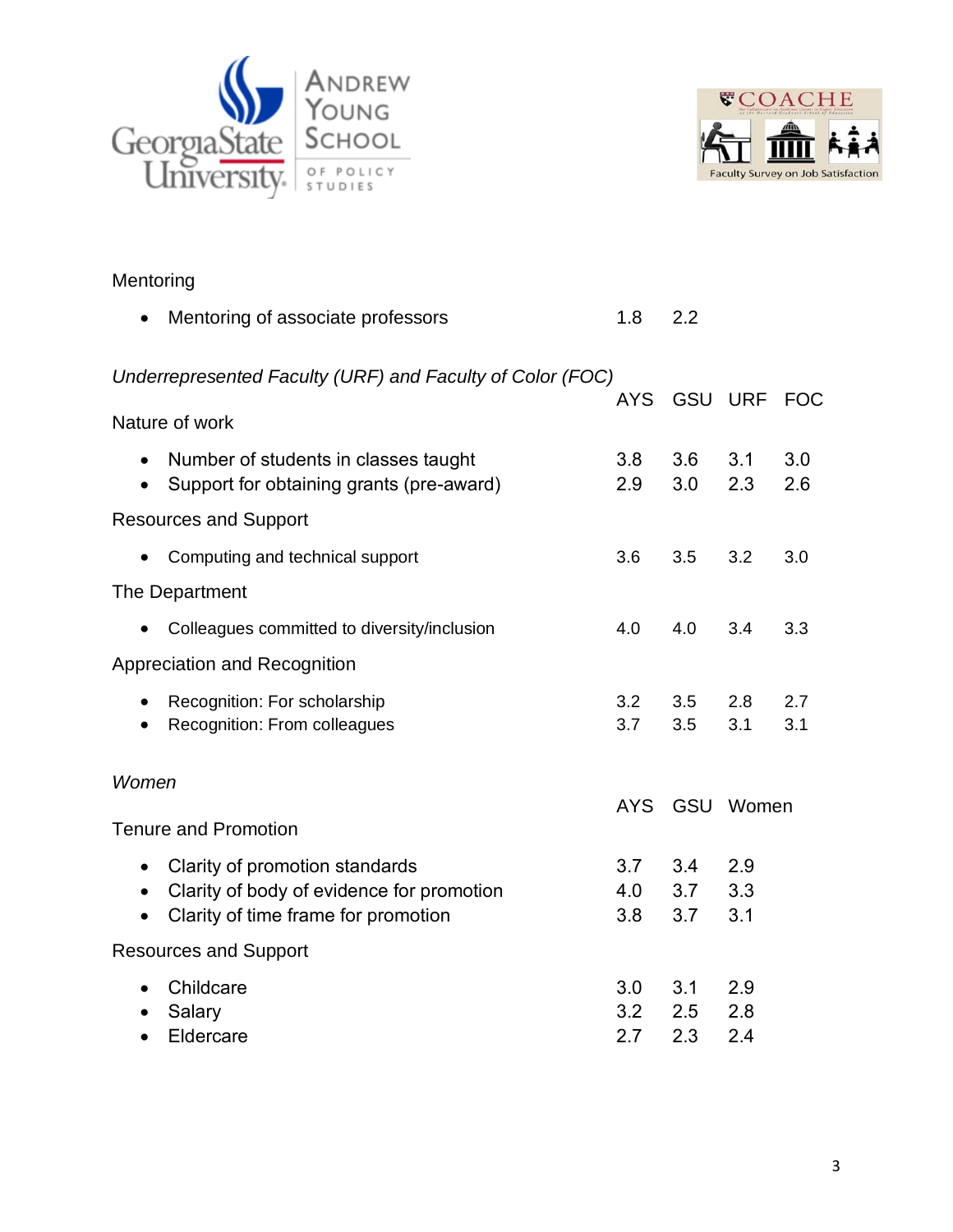



### **Proposed Action Items**

Based on survey results and Town Hall feedback, the committee recommends the following action plan to address areas of concern:

1. Increase efforts to encourage and reward interdisciplinary work.

While AYS scores higher than the university as whole in this area, low absolute scores suggest that faculty believe interdisciplinary or cross-silo work is not sufficiently recognized and rewarded in merit raises and promotion decisions.

2. Clarify standards and expectations surrounding the T&P process, with particular attention to the concerns of women, faculty of color, and underrepresented faculty, including LGBTQIA+ faculty.

Addressing this action item could include efforts focused, for example, on clarifying the body of evidence used in T&P decisions, the role of fellowships in some scholarly fields, and the time frame for promotion. Though the survey was conducted before the Covid-19 pandemic, clarity regarding time frames is now particularly important and relevant.

3. Improve departmental and college culture supporting promotion to full professor and full clinical professor.

Efforts in this area could include improved mentorship for associate professors (tenured and clinical) and clarifying promotion standards, with emphasis on the importance of external letters.

4. Support underrepresented faculty in grantsmanship and gaining recognition for scholarly contributions

Faculty would benefit from increased efforts to market their research externally, thereby helping to improve their visibility – and the school's - in the research community. Such recognition would also benefit faculty seeking tenure and promotion. Senior faculty could be explicitly encouraged to, and rewarded for, including assistant and associate professors in grant applications and large projects. Additional efforts could include development of a repository of successful grant applications that faculty can review, coordinating mock review panels to provide feedback, and editorial supports.